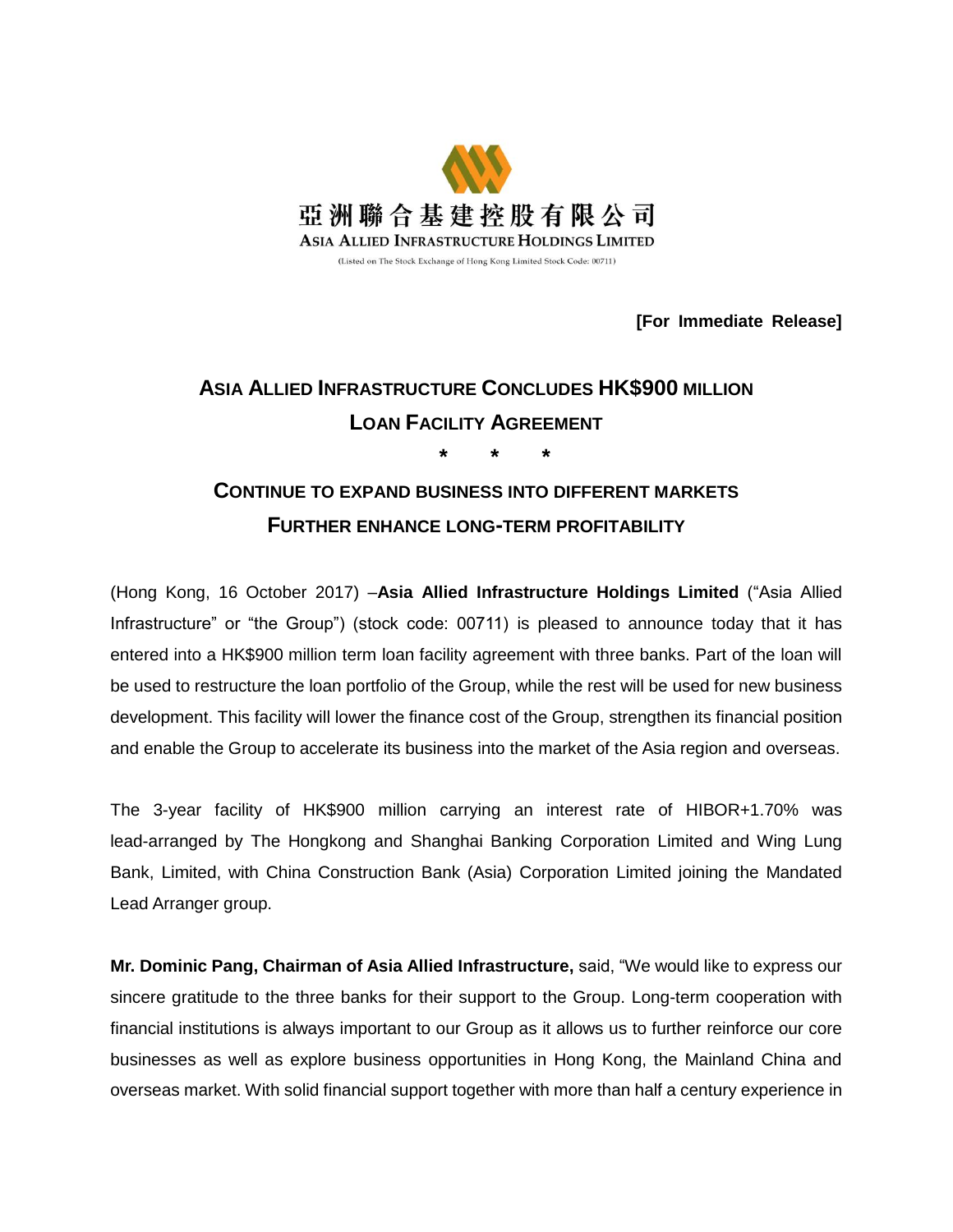the construction and property development sectors, the Group will seize collaboration opportunities of public-private partnership model ("PPP") projects in the PRC and large-scale infrastructure projects from 'Belt and Road' countries moving forward; as opposed from participating in the form of one-off projects in the past, we will be investing long-term in local construction related companies with good potential, to achieve the strategic goal of 'Entering China, and Going Global'."

-End-



## **Appendix**

#### **Photo 1**

Mr. Dominic Pang, Chairman of Asia Allied Infrastructure (Fifth from right); Mr. Jerry Xu, Deputy Chairman of Asia Allied Infrastructure (Fourth from right), Ir Dr. Derrick Pang, JP, Chief Executive Officer and Chief Operating Officer of Asia Allied Infrastructure (Fifth from left), Mr. Martin Shea, Chief Financial Officer and Company Secretary of Asia Allied Infrastructure (Third from right) together with representatives of The Hongkong and Shanghai Banking Corporation Limited; Wing Lung Bank, Limited and China Construction Bank (Asia) Corporation Limited attended the signing ceremony.